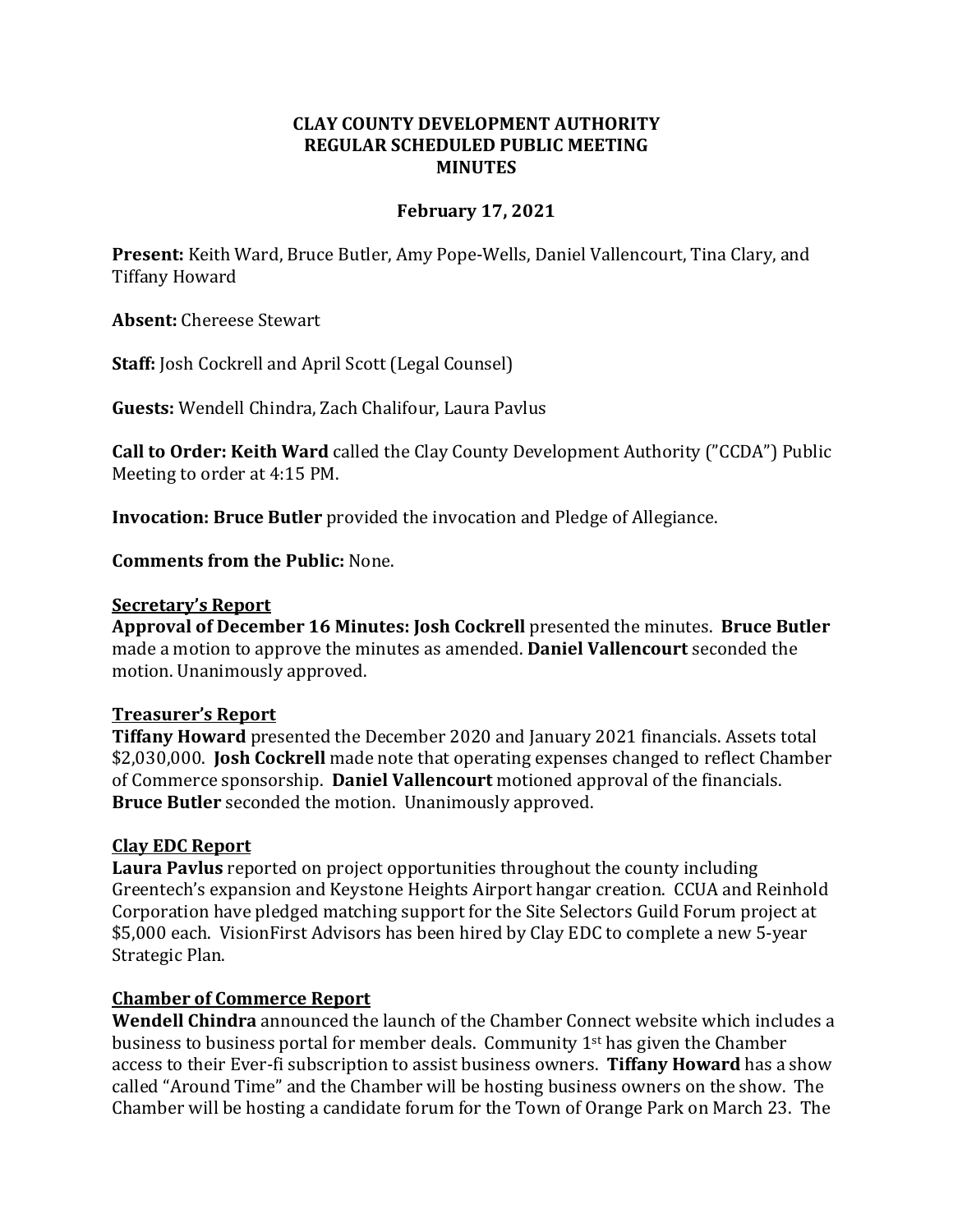Chamber will be announcing a partnership with the Florida Institute of Political Leadership which is a 3-day class for public policy training. The Chamber of Commerce will be moving at the end of their lease in December of 2022. They are exploring the opportunity to create a business incubator (Innovation Center) at the old VyStar building (now owned by Baptist Health). **Amy Pope-Wells** discussed that the intent is not to have a co-workspace, but rather a true incubation space.

## **Auditors Report**

**Zach Chalifour** presented the annual audit for the fiscal year. There were no issues to report. **Daniel Vallencourt** asked if CCDA controls are satisfactory and **Zach Chalifour** stated that there are no issues. **Josh Cockrell** thanked and commended **Zach Chalifour** for his service to CCDA. **Bruce Butler** motioned to approve the audit report. **Amy Pope-Wells** seconded the motion. Unanimously approved.

# **Chair's Report**

**Keith Ward** stated that Tom Hackney resigned and there are three open seats on the CCDA Board. **Josh Cockrell** stated that he continues to pursue applicants to fill the seats with new appointments.

## **Executive Director's Report**

**Josh Cockrell** reported that he is still awaiting a decision on the land purchase choice of Camp Blanding to move forward on the purchase facilitated by grant funds. The resurfacing work facilitated by the grant will occur in the spring. **Josh Cockrell** and **JJ Harris** spent the day at Camp Blanding to discuss any opportunities. There is a development proposed for the land northwest of the base with 11,000 proposed houses and Camp Blanding is opposed to the development. **Josh Cockrell** invited the Board to have the opportunity to tour and see the operations of the base.

## **Attorney's Report**

**April Scott** reported that she has been working on the Orange Park Plaza project and audit support.

## **Old Business/New Business/ Board Comments**

**Orange Park Plaza Project -Keith Ward** reported that the major equity partner for the land would like to take over the project. The project is going to be in a legal battle for the foreseeable future. CCDA now has funding available for other projects.

**Tiffany Howard** asked what projects the Board is interested in pursuing? **Josh Cockrell** discussed the Harbor Road Industrial Park project. **Josh Cockrell** discussed the lack of interest in industrial revenue bonds while interest rates remain low. **Bruce Butler**  expressed interest in affordable housing projects. The group discussed various investment opportunities including two residential units zoned commercial off College Drive.

**Bruce Butler** motioned to draft a Letter of Intent to purchase the property on 407 College Drive for \$160,000 and **Josh Cockrell** has the authority to offer up to \$175,000. The